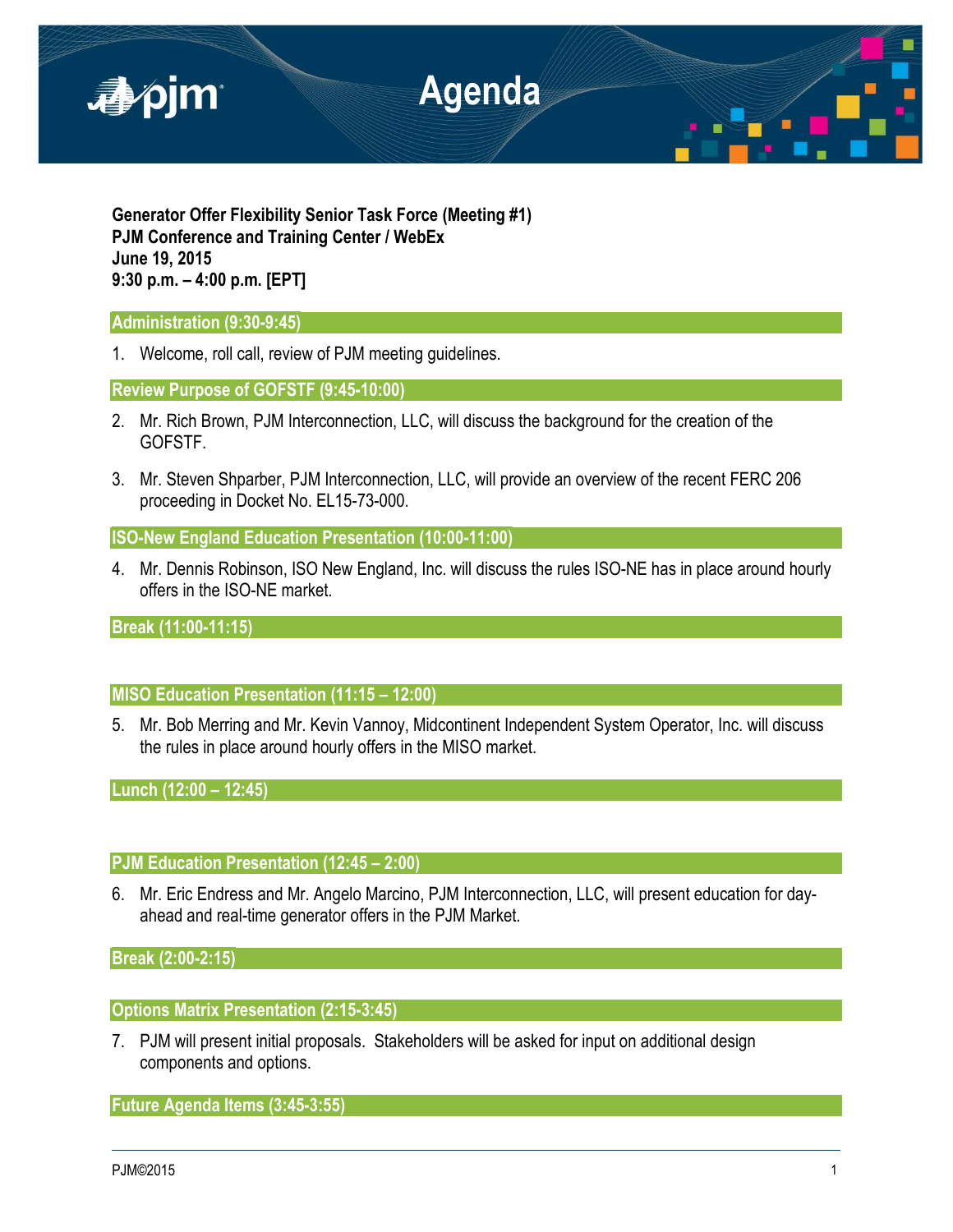

- 8. Finalize GOFSTF charter
- 9. Finalize GOFSTF work plan
- 10. Provide additional education

| <b>Future Meeting Dates (3:55-4:00)</b> |                      |                                           |  |
|-----------------------------------------|----------------------|-------------------------------------------|--|
|                                         |                      |                                           |  |
| June 29th                               | $9:30$ am $-4:00$ pm | Conference and Training Center /<br>WebEx |  |
| July 10th                               | $9:30$ am $-4:00$ pm | Conference and Training Center /<br>WebEx |  |
| July 22nd                               | $9:30$ am $-4:00$ pm | Conference and Training Center /<br>WebEx |  |
| August 4 <sup>th</sup>                  | $9:30$ am $-4:00$ pm | Conference and Training Center /<br>WebEx |  |
| August 21 <sup>st</sup>                 | $9:30$ am $-4:00$ pm | Conference and Training Center /<br>WebEx |  |
| September 4th                           | $9:30am - 4:00pm$    | Conference and Training Center /<br>WebEx |  |
| September 23rd                          | $9:30$ am $-4:00$ pm | Conference and Training Center /<br>WebEx |  |

Author: B. Chmielewski

#### **Anti-trust:**

You may not discuss any topics that violate, or that might appear to violate, the antitrust laws including but not limited to agreements between or among competitors regarding prices, bid and offer practices, availability of service, product design, terms of sale, division of markets, allocation of customers or any other activity that might unreasonably restrain competition. If any of these items are discussed the chair will re-direct the conversation. If the conversation still persists, parties will be asked to leave the meeting or the meeting will be adjourned.

#### **Code of Conduct:**

As a mandatory condition of attendance at today's meeting, attendees agree to adhere to the PJM Code of Conduct as detailed in PJM Manual M-34 section 4.5, including, but not limited to, participants' responsibilities and rules regarding the dissemination of meeting discussion and materials.

#### **Public Meetings/Media Participation:**

Unless otherwise noted, PJM stakeholder meetings are open to the public and to members of the media. Members of the media are asked to announce their attendance at all PJM stakeholder meetings at the beginning of the meeting or at the point they join a meeting already in progress. Members of the Media are reminded that speakers at PJM meetings cannot be quoted without explicit permission from the speaker. PJM Members are reminded that "detailed transcriptional meeting notes" and white board notes from "brainstorming sessions" shall not be disseminated. Stakeholders are also not allowed to create audio, video or online recordings of PJM meetings.